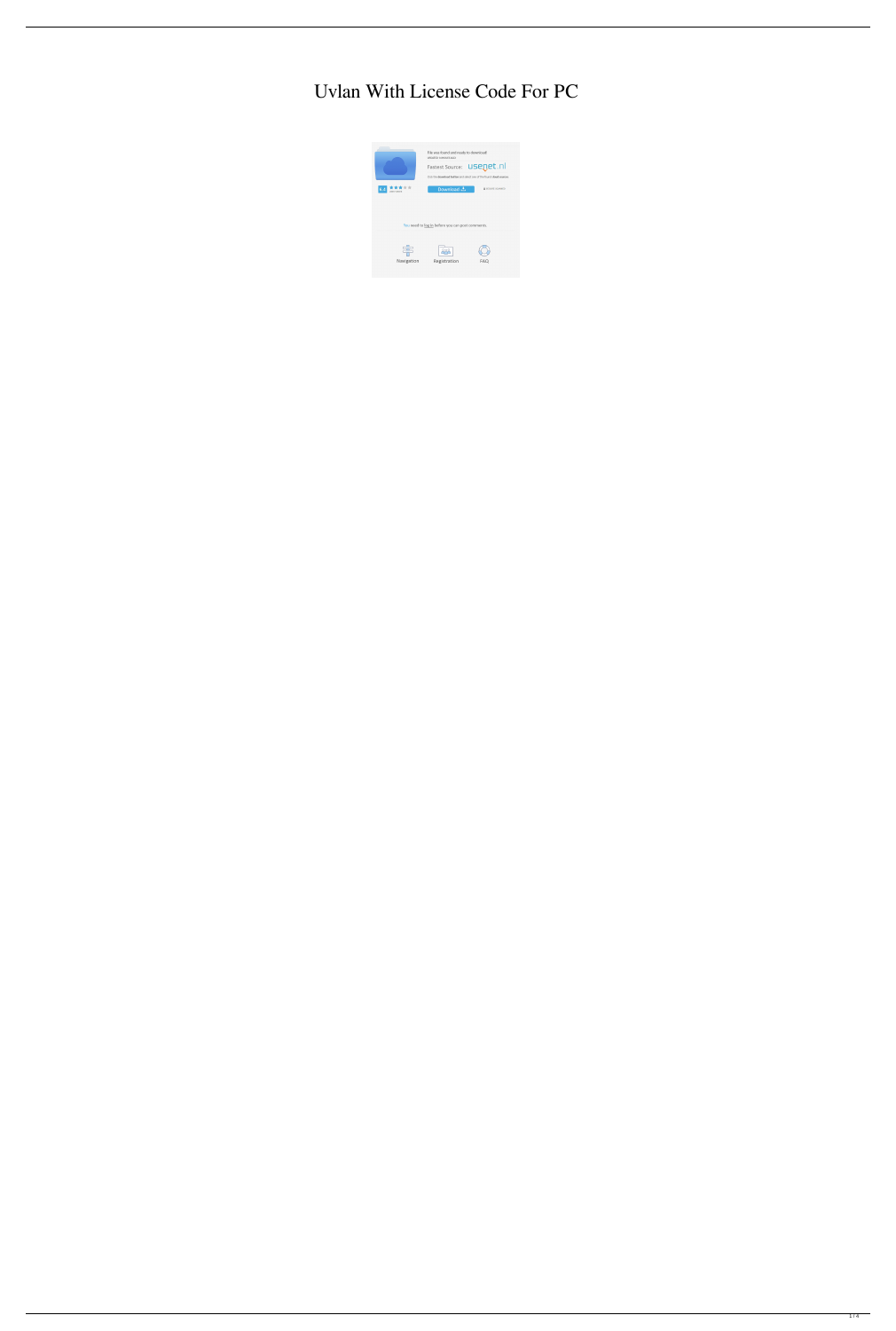**Uvlan Crack+ X64 (Latest)**

**<u></u></u> © Create multiple networks on a single layer-3 network <b>②** Combine two networks without traffic being doubled **②** Multiply IP address space by 1/N, where N is the number of uvlan peers **A** Native Ethernet interfaces that act as nodes for IP routing uvlan vs Cisco VPN: **A** uvlan was not designed to work in place of VPN **?** This is not a suggestion to replace existing VPN technologies uvlan in a nutshell: ? uvlan is a layer-2 tunneling and routing application  $\mathbb Z$  can operate peer-to-peer  $\mathbb Z$  operates at the Ethernet level  $\mathbb Z$  not IP routing  $\mathbb Z$  not scalable  $\mathbb Z$  supports multiple networks **a** is free uvlan vs Cisco VPNS: **a** uvlan was not designed to replace Cisco VPN technology **a** uvlan can't operate in place of Cisco VPN **a** Cisco VPN is better technology in place of uvlan **a** uvlan vs Cisco VPN: **a** uvlan offers a free alternative to virtual private networking **a** uvlan is not as powerful as Cisco VPN  $\Omega$  uvlan is not as secure as Cisco VPN  $\Omega$  uvlan supports any protocol and not just Cisco protocols  $\Omega$  uvlan is not as scalable as Cisco VPN **a** Cisco VPN is supported on all Cisco platforms. Food, and not the kind of food, is the main ingredient in the world's most common curse word. The curse word is "\*EET\*" and it's followed by a diatribe of pure deliciousness. That's it. That's all it takes to put the \*EET\* in your pizza. You'll never go wrong with a big 'ole pile of \*EET\*. That's why it's always the number one request on the app. Oh sure, other famous dishes from around the globe might have more badass words attached to them. But unless you're in an Asian restaurant or some 3rd world country, you're probably gonna be safe from a buzz-kill like "\*THE\*". Unfortunately, too many people just like to curse when they order. This is okay. The app lets you express yourself and let it all out if you're eating that heavy, breaded, chicken breast.

## **Uvlan Crack + PC/Windows**

A MAC (Media Access Control) address can be represented as a unique 32-bit value divided into two unique 16-bit fields. The first 16-bit field is called the MAC's Source Address (SA) and defines the MAC address of the network segment from which the message originated. The last 16-bit field is called the MAC's Destination Address (DA) and defines the MAC address of the network segment to which the message is destined. KEYMACROBase64 Description: A Base64 representation of a MAC address is an alphanumeric representation of the 32 bit MAC address, with both upper and lower case ASCII characters. It is almost identical to the hexadecimal representation, but is more convenient for human readability. UNIX 2.4 has had a mechanism to allow switching networks using the RARP service. It is implemented by the inetd daemon. This allowed for the system administrator to switch networks using a shell command. Since this was an optional service, the basic design of the inetd daemon was to leave it in the system unless the command was specified to turn it off. In more recent versions of unix, this mechanism has been replaced by the exetd.ex daemon. This is what most people refer to as the traditional UNIX Networking daemon. EXETD/inetd/Networking daemons The inetd daemon is based on the concept of "processes". An inetd process is an inetd server. It is started by the /etc/inetd.conf configuration file. When an application needs to start an inetd process, the application calls a system call (SysVinit). The SysVinit calls the inetd daemon, which in turn calls a function (StartMainServer) in the exetd daemon. EXETD is a part of the standard unix distribution. It is started when the system is booted up. inetd.conf is the configuration file which specifies the services which are to be started on the system. Many services (such as FTP) are implemented as daemons and run in their own inetd process. Others (such as PING) are implemented as a part of the standard inetd process. The inetd daemon is the main UNIX process used to switch networks using the RARP service. It listens on a port (TCP port 7000) for incoming requests. When a request 77a5ca646e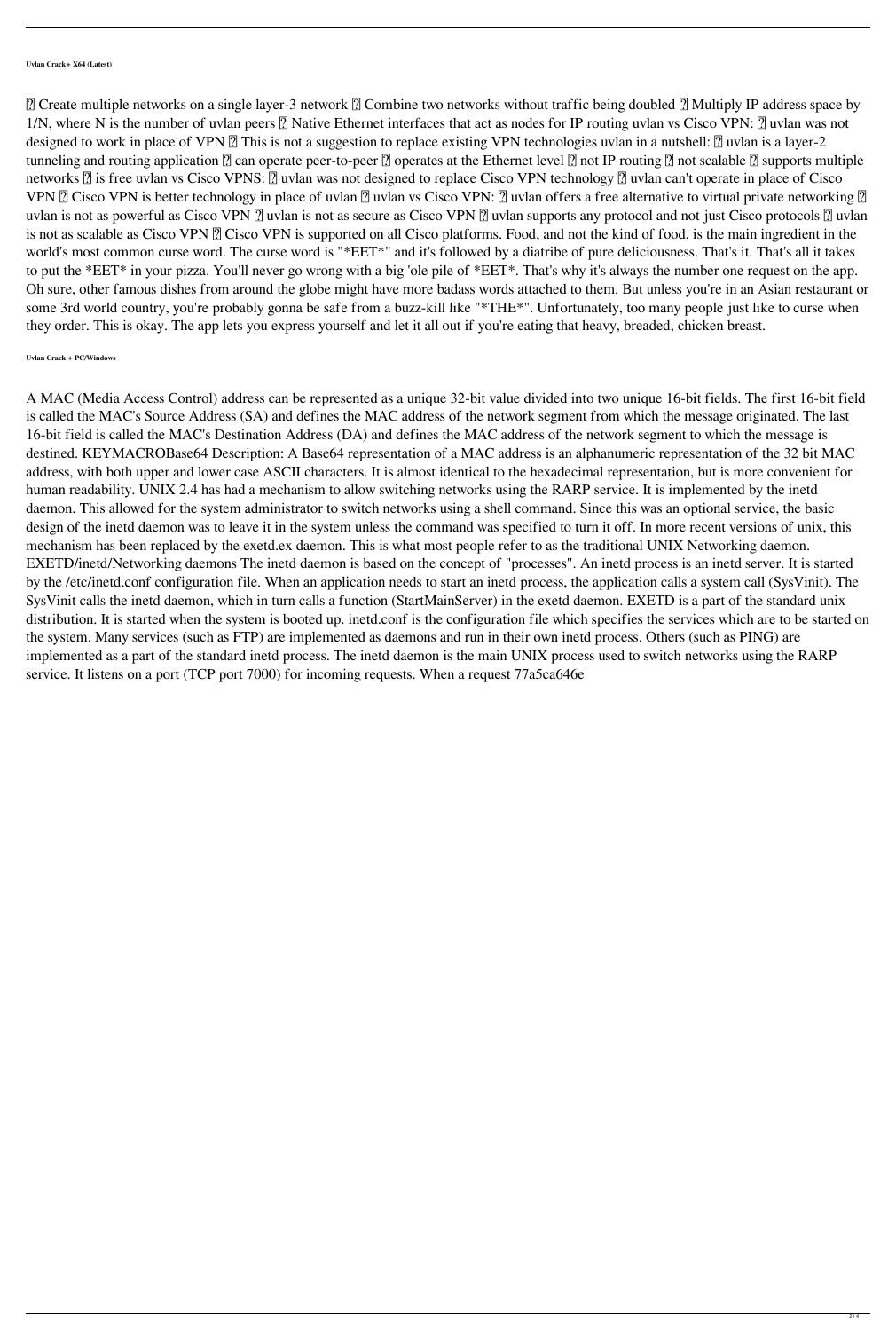### **Uvlan**

[udp://hacker.robin.org:6465] [ \* IMPORTANT NOTE: To securely set up a uvlan virtual private network, you need to [restore default settings] on the router. This will disable the uvlan application, as well as any existing UPnP/NAT rules for your PC. To restore default settings, please follow these steps: 1. Reboot your router 2. Turn on your router and wait for it to boot up. 3. Press and hold the reset button until the router beeps 3 times 4. Wait for the router to finish booting 5. Log into the router web interface at 6. Navigate to Configuration > UPnP & NAT > Rules 7. Delete the following rules for your PC: Local Area Connection Dynamic DNS Windows Update Port Forwarding 8. Save changes and restart your router 9. Run the 'uvlan application' on your router and test to see that it works! If you have any questions, or if you see anything that isn't working, please let us know! A: In the middle of the night, I decided to check things out. I've gotten to the point where I can access the router's config through the web interface, but I'm still not able to go through the web interface and enter my credentials. To make the account more secure, you'll need to restore the default settings. You should be able to access the web interface by going to but you won't be able to enter your credentials. To do this, press the reset button and wait for the router to reboot. Make sure you have some sort of anti-malware on your computer and antivirus running in the background. Disable them. When the router boots, it'll take about 3-5 minutes to finish. If you don't have enough power, you can power it down. Once it's done booting, log in to the web interface at From here, you'll have to delete the following rules for your PC: Local Area Connection Dynamic DNS Windows Update Port Forwarding

## **What's New In Uvlan?**

uvlan provides various facilities to ensure that the underlying network's design allows for efficient operation. The most basic approach is to reuse interfaces. Rather than creating a new interface for each tunnel, the uvlan system ensures that each tunnel is able to use the interface that it's attached to. Furthermore, uvlan provides mechanisms that allow the network to be arranged as a tree topology. The root node will be placed on a layer-3 device. All leaf nodes will be peer nodes. Peer nodes will be designated as either upstream or downstream nodes. The tree will be arranged such that each node has exactly one upstream node and one downstream node. uvlan also provides support for manually specifying routing tables. The routing tables are generated from the active network configuration. Advanced features: [7] uvlan provides support for IP Routing (IPv4 and IPv6), and we can even use PPP encapsulation if we wish to use that instead of Ethernet. **7** uvlan provides support for loopback traffic. **7** uvlan provides support for split tunneling. **7** uvlan provides support for multi-homing. **7** uvlan provides support for a Layer-3 VPN infrastructure <sup>[7]</sup> uvlan provides support for dynamic address and subnet allocation <sup>[7]</sup> uvlan provides support for virtual MLAG (Multi Link Aggregation) Links Category:Packets (information technology) Category:Network protocols1. Field of the Invention This invention relates to a method of communication over a communication network. More particularly, the present invention relates to a method of detecting unwanted electronic mail messages on a communication network. 2. Background of the Invention The sending of unwanted electronic messages to the recipients of the messages is a common problem for individuals, businesses and organizations, whether the messages are unsolicited email messages or unwanted telephone calls. There are many different messages that are unwanted, such as credit card offers, telemarketing messages, unsolicited email, unsolicited telephone calls, etc. Further, a recipient may wish to reject an unwanted message, but may not be sure how to do this without contacting the message sender. One common method of avoiding unwanted messages is to avoid reading unwanted messages by blocking out, filing, or deleting the messages before the messages are read. However, this method is not easy to use, and may prevent legitimate messages from being received. U.S. Pat. No. 5,555,346 to Ray et al. discloses a method of determining a telephone number to which an incoming call is addressed. The incoming call is routed to a central switch that detects a telephone number and route the incoming call to the telephone number. However, this method requires the routing of an incoming call to a central switch and the detection of